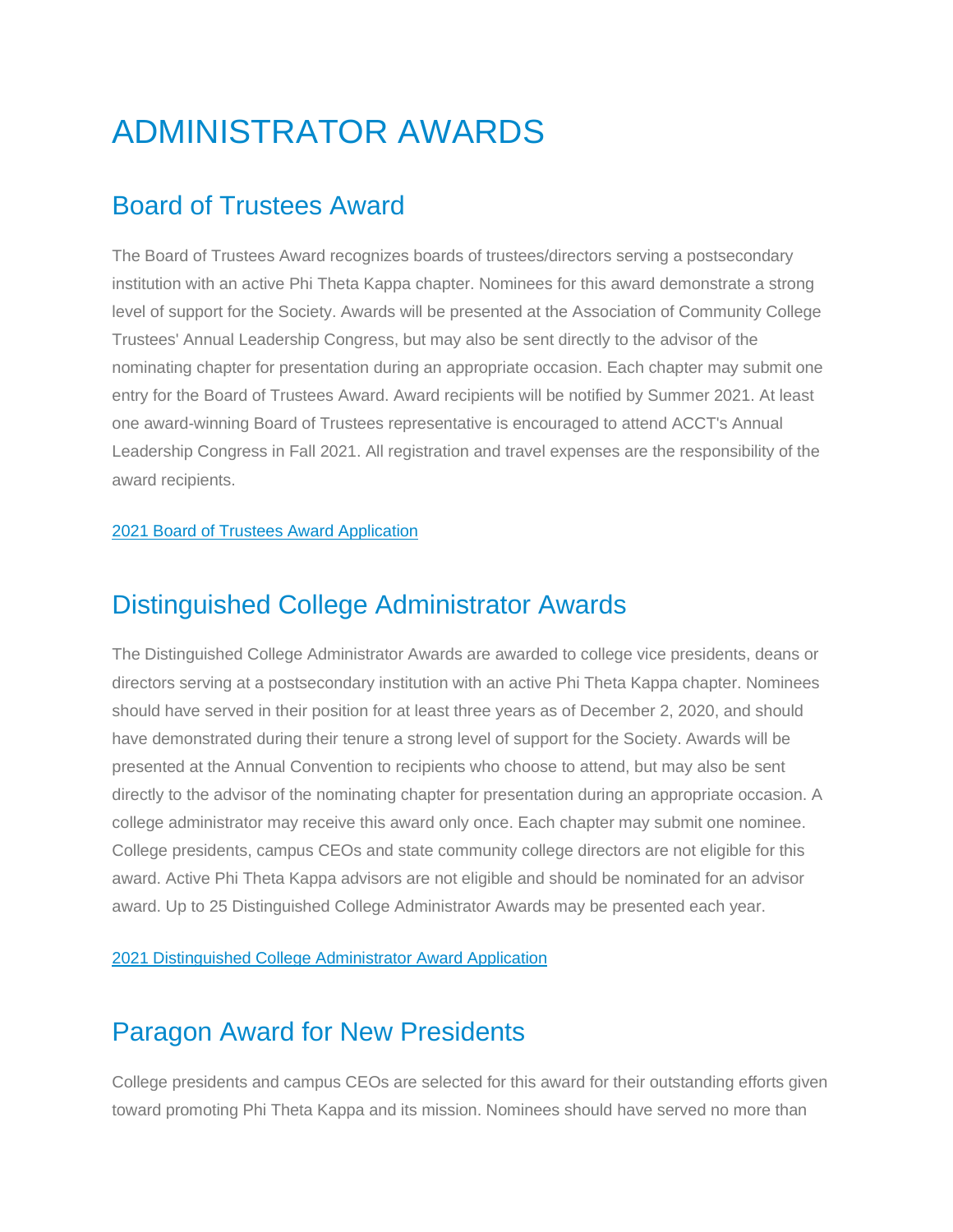three years as CEO of their current institution as of December 2, 2020. Up to 25 Paragon President Awards may be presented each year. A college president or campus CEO may receive this award only once. College presidents, chancellors or campus CEOs of postsecondary institutions with an active Phi Theta Kappa chapter are eligible for this award. Award recipients will be notified by February 12, 2021. Attendance at PTK Catalyst is NOT required for acceptance of the award; however, Catalyst Registration will be reduced for those who are able to attend. Award recipients are responsible for making their own hotel reservations and travel arrangements. For award recipients unable to attend PTK Catalyst, the award will be sent directly to the chapter advisor for presentation during an appropriate occasion.

#### 2021 Paragon Award for New Presidents [Application](https://portal.ptk.org/Portals/0/docs/awards/hallmarks/2021_paragon_president_award_Final.pdf)

### Shirley B. Gordon Awards of Distinction

College presidents and campus CEOs are selected for this award for outstanding efforts given toward promoting the goals of Phi Theta Kappa. Nominees should have served as president at least five years at the current institution as of December 2, 2020, and demonstrated during their tenure a strong level of support for Phi Theta Kappa. Award recipients must attend the Annual Convention to receive their awards. A college president or campus CEO may receive this award only once. College presidents or campus CEOs of postsecondary institutions with an active Phi Theta Kappa chapter are eligible for this award. As many as 25 Gordon Awards may be presented annually.

#### 2021 Shirley B. Gordon Award of Distinction [Application](https://portal.ptk.org/Portals/0/docs/awards/hallmarks/2021_shirley_b_gordon_award_FINAL.pdf)

### Michael Bennett Lifetime Achievement Awards

The Michael Bennett Lifetime Achievement Awards are presented to retiring college presidents and campus CEOs at postsecondary institutions with an active Phi Theta Kappa chapter. Retiring community college state directors who have been supportive of Phi Theta Kappa throughout their careers are also eligible. Nominees should have served in their position at least five years at the current institution, system or state association office as of December 2, 2020. Awards will be presented at the Annual Convention to recipients who choose to attend, but may also be sent directly to the advisor of the nominating chapter for presentation during an appropriate occasion. An unlimited number of these awards may be given.